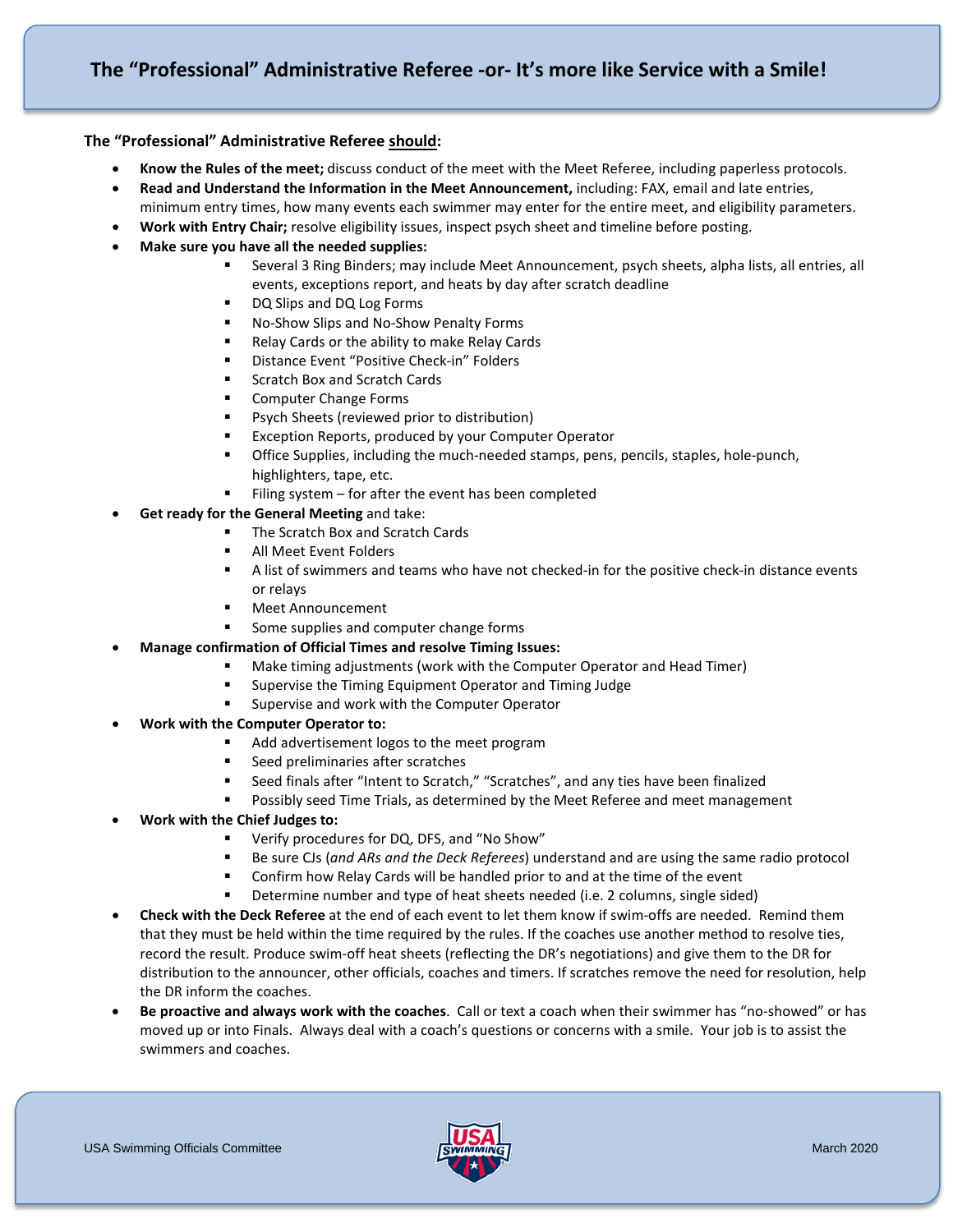# **The "Professional" Administrative Referee -or- It's more like Service with a Smile!**

- **Approve** all heat sheets programs and results for distribution, to post, to go to the Announcer and for your meet folder.
	- If heat sheets for a session change any time after the initial publication, use colored paper (use a very different color for each new distribution in a session), clearly stamped "RESEED", for distribution to coaches, announcer, officials, and timers and posting for swimmers and spectators. If possible, have them hand delivered to affected coaches and athletes.
- **As the Administrative Referee at the venue, possibly be involved in:**
	- *Before the session:*
		- o Making announcements as needed
		- o Taking Declared False Starts (DFSs) until the session begins
		- o Assisting swimmers and coaches with any needs, including the declaring of a false start
		- o Seeding, with accuracy
		- o Taking scratches for finals and assisting coaches with Scratch Cards and Computer Change Forms
		- o Accurately entering all scratches and computer changes in the meet event binder
		- o Printing an accurate program keeping in mind "slowest to fastest" and "fastest to slowest" events, alternating events, genders or age groups, and changed event orders
		- o Communicating with the Meet Referee to produce pre-scratch and post-scratch timelines
	- *After the start of the session:*
		- Turn over the handling of DFSs to the Chief Judges and Deck Referees at the start area
		- o Listen for any Disqualifications, "Declared False Starts" or "No-Shows" and noting them
		- o Notify the Computer Operator of "no-shows", DFSs or potential DQs; finalizing them after signed slips are received
		- o Document each DQ and DFS in the DQ Log
		- o Notify the coach of a "No-Show" swimmer of any penalty and the positive check-in requirements (form and deadlines) for future seeding in the meet. Fill out a No-Show Penalty Form with all relevant details including the event, heat and lane of any "penalty" DQs. Advise the appropriate DRs (using the starting area CJ, if necessary).
		- o Check times for accuracy; making timing adjustments if needed
	- *After each event:*
		- o Check that all DQs have been accurately completed and processed (including swimmer/coach notification)
		- o Listen for a summary of DQs, DFSs and No-Shows from the Deck Referee(s)
		- o Immediately counting the number of No-Shows, DFSs and DQs recorded and reconciling with the Deck Referee's summary so that the results may be finalized for announcement
		- o Advise Deck Referees of potential swim-offs. Text or announce Coaches involved in swim offs. Follow-up to confirm any ties for positions in finals have been resolved.
		- o Prepare for the next event
		- o Getting the results (interim results if "flighted seeding" is used) to the Announcer for broadcast of finals qualifiers and alternates, and the Scratch and "Intent to Scratch" closing time for the event.
		- $\circ$  Notify coaches of swimmers who have moved up, due to scratches, including new 1st and 2<sup>nd</sup> Alternates
	- *After the Deadline for Scratching a Finals Event:*
		- o Check for Final scratches. Following-up any "Intents to Scratch" that are waiting on later events.

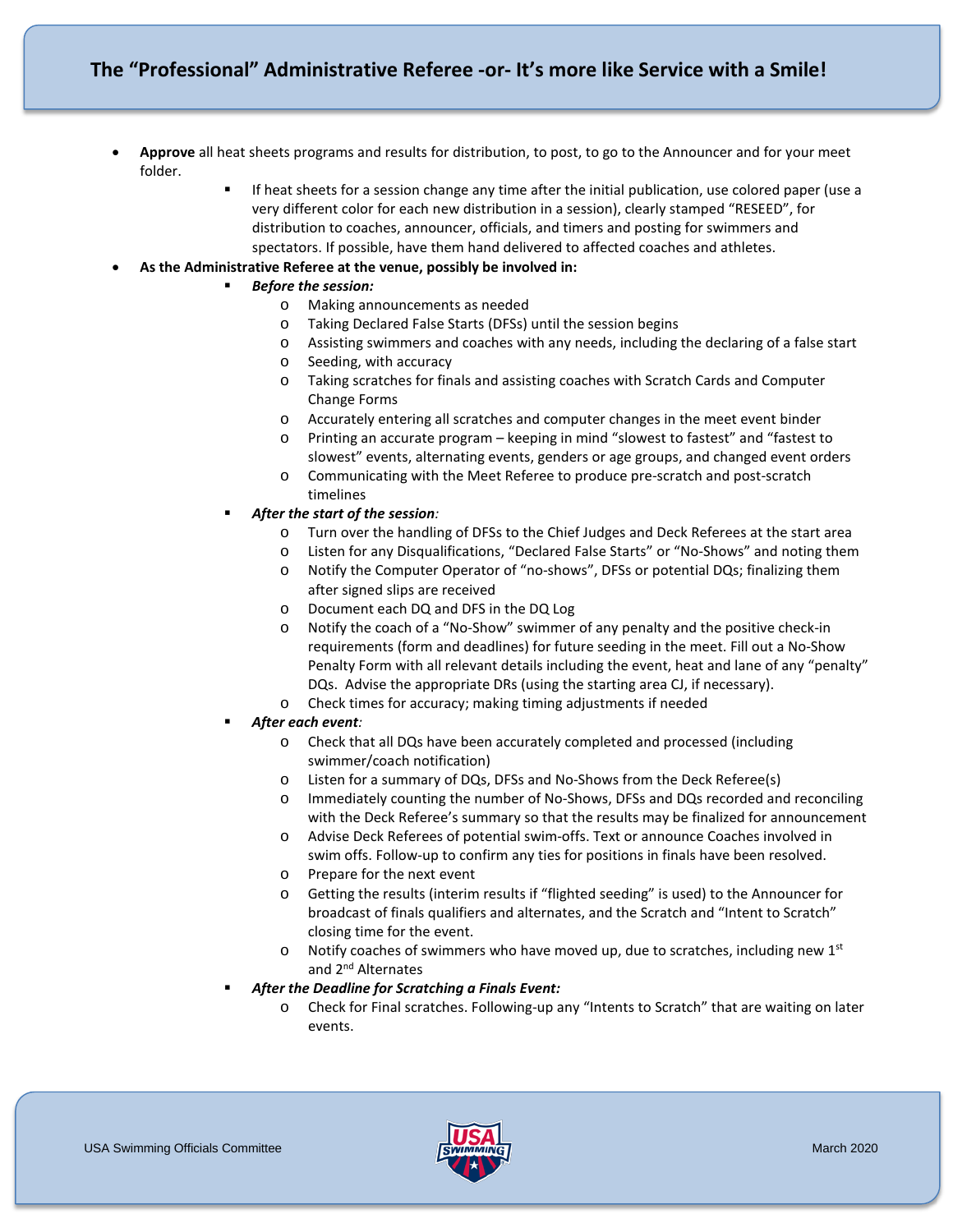- o Seed Finals after verifying all ties and scratches are finalized, considering "flighting" or other program issues
- o Double-check Finals Seeding: independently verified by MR or AO, or AAR
- o Make sure all timelines and advertisements are in the Finals Program. Double-check and have Meet Referee double-check timelines for breaks, changes, alternating or alternative (flighting) event or heat order, and any other special conditions
- **Be Knowledgeable about your Timing Equipment and Meet Management Software**
	- Work with your Timing Equipment Operator and keep them informed about DFSs, DQs and No-Shows
	- Be familiar with what your Timing Equipment and Meet Management program can do for you
	- Produce forms, and know processes, that can help you best manage your assignment and interact with the operators
	- **Help minimize disruptions to the Computer Operator**
- **Other Important items:**
	- You will coordinate and interact with the Clerk of Course.
	- You will help the Meet Referee in making decisions during the meet.
	- Be alert, attentive, focused, calm, professional, and approachable.
	- Always be "friendly" and helpful to coaches, swimmers, and other officials.
	- Take all discussions and emotional issues off-deck.
	- You may be a Trainer for new apprentice Administrative Referees.
	- Prioritize your work urgent vs. routine tasks on the meet needs.
	- Maintain your sense of humor.

#### • **Remember, Professional Administrative Referees:**

- o Can adapt to meet conditions and needs and are willing to learn.
- o Help make sure the benefit of the doubt goes to the swimmer.
- o Generously apply common sense (within the rules) and don't over interpret procedural rules.
- o Are neatly uniformed, look confident, are competent.
- o Consult the Meet Referee on any non-routine decisions.
- o Do the Administrative Referee job well and don't overstep those responsibilities unless asked by the Meet Referee.
- o Self-evaluate after all shifts, sessions, and meets.
- o Remember that you are part of a team.

#### **N2 Administrative Referee - Prerequisites for Requesting an Evaluation:**

- N2 Deck Referee or LSC Administrative Referee certification and N2 Stroke & Turn certified
- Recommendation from LSC Officials Chair or another N2 or N3 AR
- At least 16 sessions working as an Administrative Referee, or Administrative Official at meets with "check in" events; and at least 8 of those sessions at preliminary/finals meets with scratching from finals procedures
- Must work at least 4 sessions at the OQM, with at least 3 evaluation sessions as an Administrative Referee

#### **N2 Administrative Referee - Performance Requirements for an Advancing Evaluation:**

- Arrives at the meet with necessary equipment and supplies, or has arranged for them
- Completely understands the rules and procedures for the meet set in the Meet Announcement
- Uses appropriate procedures for timely preparation of accurate heat sheets for preliminaries and finals, including management of scratches